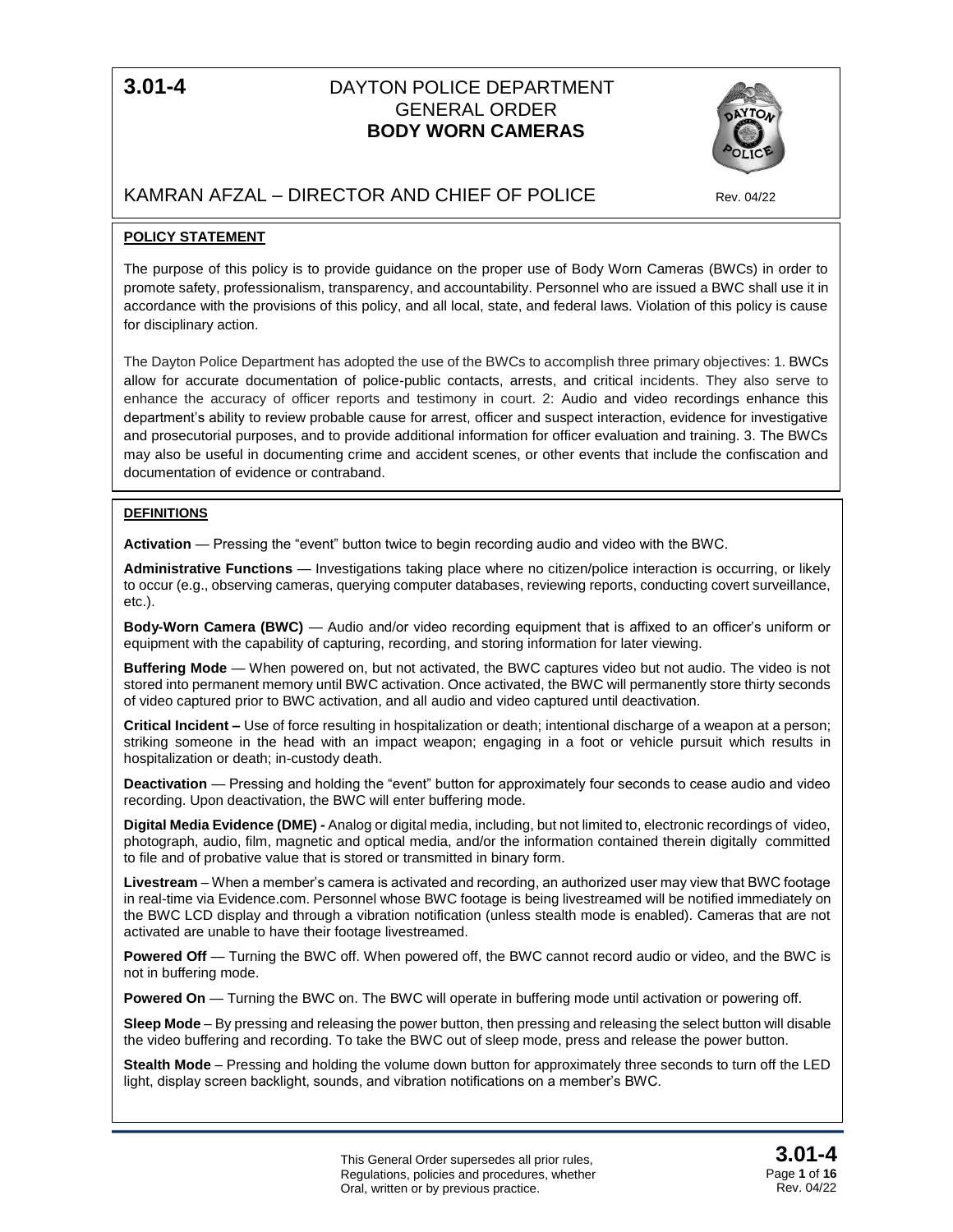

# **INDEX**

| <b>GENERAL - Page 2</b> |  |
|-------------------------|--|
|-------------------------|--|

- **II. ISSUANCE OF BWCS – Page 3**
- **III. REQUIRED ACTIONS EXPECTED OF PERSONNEL ISSUED A BWC – Page 3**
- **IV. MANDATORY RECORDING – Page 5**
- **V. PROHIBITED ACTIONS – Page 7**
- **VI. REPORTING NON-ACTIVATION, INTERUPTION OR TERMINATION OF A BWC WITHOUT VERBAL NOTICE – Page 9**
- **VII. AXON RESPOND+ CAPABILITIES – Page 9**
- **VIII. UPLOADING, CATEGORIZING, AND TITLING BWC DATA – Page 11**
- **IX. REVIEW OF RECORDINGS – Page 12**
- **X. SECURITY, RETENTION AND DISCLOSURE OF BWC DATA – Page 13**
- **XI. DELETION OF ACCIDENTAL OR NON-EVIDENTIARY RECORDINGS – Page 14**
- **XII. STRATEGIC PLANNING BUREAU – Page 14**
- **XIII. AUDITS AND INSPECTIONS – Page 14**
- **XIV. INTERVIEW ROOM RECORDING – Page 15**

## **I**. **GENERAL**

- A. All sworn members of the department shall be trained on proper utilization of BWCs prior to use. PowerDMS certificates will be the verification of personnel completing the training.
- B. Sworn personnel of the department holding the rank of Major, Assistant Chief, or Chief are exempt from wearing the BWCs. Lieutenants are exempt from wearing the BWCs, except when law enforcement action is foreseen or likely to occur.
- C. BWC data is subject to the rules of discovery, meaning BWC data may be disclosed and obtained as evidence in a trial. In addition, state law permits individuals to request copies of BWC data.
- D. All DME generated on department-owned BWC equipment is the property of the Dayton Police Department. The copying or reproducing of any DME generated by personnel of the department for use outside of department business is prohibited. Requests for copies will be processed through the Strategic Planning Bureau Commander.
- E. Personnel may only utilize issued BWC devices while on-duty, including overtime assignments scheduled through the department.
	- 1. The use of a non-issued BWC device or any other non-department issued recording device on-duty is prohibited.
- F. DME shall not be altered, modified, misused, or tampered with.
- G. Disabling or tampering of the BWC system in any manner is prohibited.
- H. If personnel assigned to a position where BWCs are required are reassigned (not on a temporary basis) to a position where BWCs are not required, the officer will return the BWC to the Strategic Planning Bureau within seven calendar days of the reassignment.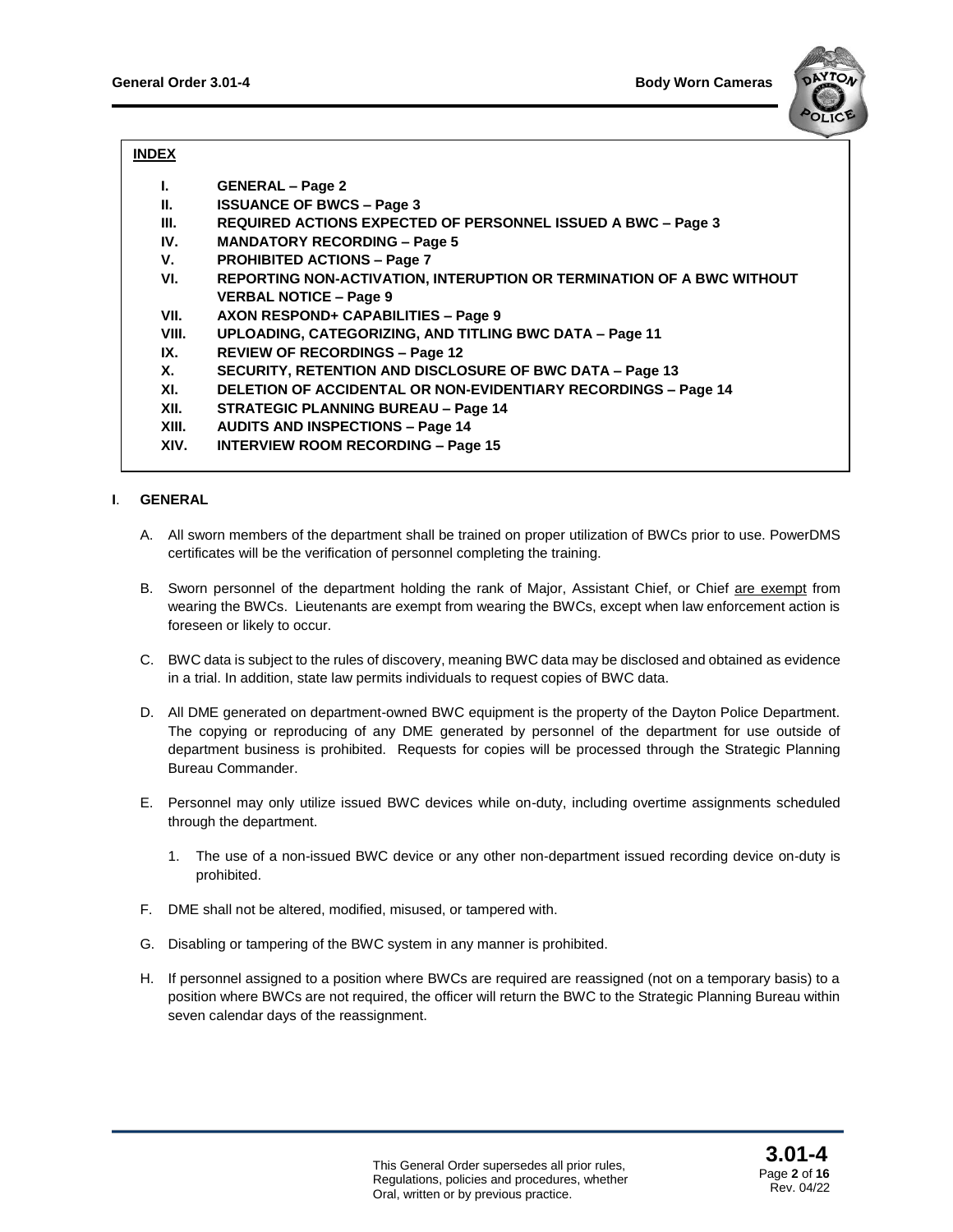

#### **II**. **ISSUANCE OF BWCs**

- A. BWCs will be assigned to a specific person by serial number, tracked in Evidence.com. Unless operationally necessary and approved by a supervisor, an officer will not 'borrow' another officer's BWC, as the recordings will show under the assigned officer's name and not the person borrowing it, preventing the proper tagging of the recordings.
- B. Personnel will be responsible for the care and operation of the BWC assigned to them.
- C. Personnel assigned to units whose primary duties involve interactions with citizens and/or enforcement related activities (e.g., Patrol, K-9, Pivot, Traffic Services Unit, etc.) must wear the BWC at all times while on-duty.
	- 1. Personnel performing tasks in which wearing the BWC would be impractical or unsafe (Bomb Techs, formal events, funerals, etc.) shall not wear the BWC while performing those tasks.
- D. Personnel assigned to units whose primary duties are administrative (e.g., Crime Analysis, Strategic Planning, Academy, etc.) or investigative (e.g., Homicide, Property Crimes, Special Victims, etc.) are not required to wear the BWC during the normal course of their duties, unless:
	- 1. The officer anticipates participating in enforcement activity, or
	- 2. The officer is detailed to work a uniformed assignment where citizen/police interaction is occurring, or is likely to occur (e.g., patrol, parade, baseball game, etc.), or
	- 3. The officer is directed to wear the BWC by a supervisor.
- E. Federal Task Force Personnel and Undercover Detectives
	- 1. Personnel deputized as federal task force officers (TFOs) (e.g., ATF, FBI, DEA, etc.) are exempt from wearing a BWC while conducting task force operations and investigations.
	- 2. Personnel assigned to support federal agents who are on-scene assisting an operation involving agents from the ATF, FBI, DEA, etc. are exempt from activating the BWC while fulfilling those obligations.
	- 3. Personnel assigned to undercover operations are exempt from wearing a BWC while operating in an undercover capacity.
		- a. Arrest team personnel assigned to undercover operations shall wear their BWC in accordance with this order.

#### **III**. **REQUIRED ACTIONS EXPECTED OF PERSONNEL ISSUED A BODY WORN CAMERA**

- A. Wearing the BWC
	- 1. The BWC is designed to be worn on the user's outermost garment at chest level, facing forward, using only the department-issued mounting equipment. This is the best position to maximize the BWC's field of view, and facilitates ease of BWC operation.
		- a. Exception: Personnel using a helmet-mounted BWC (e.g. Motor Unit, SWAT) may position the BWC on the front of the helmet.
	- 2. Personnel shall not intentionally obscure the view of their BWC.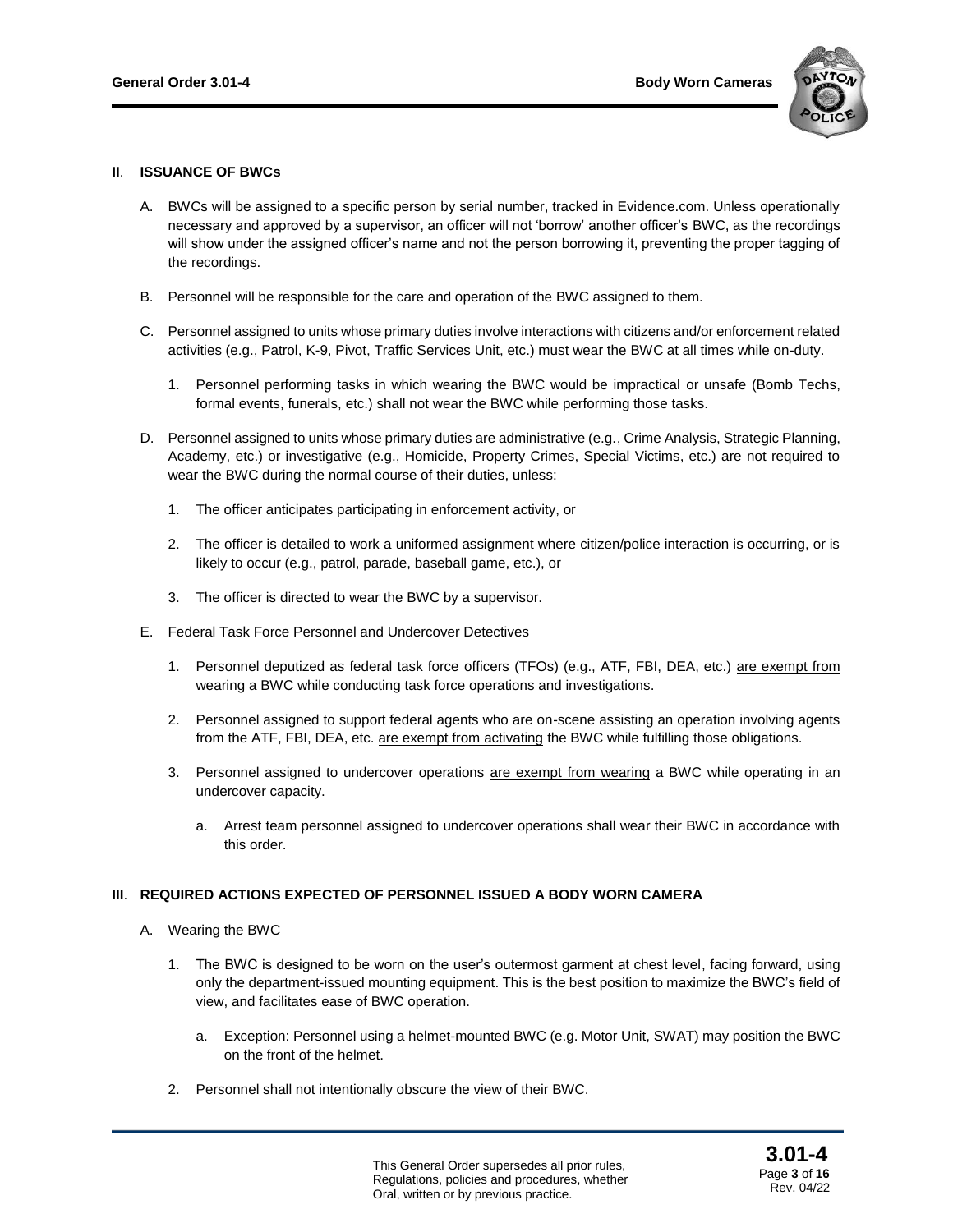

- 3. Personnel shall periodically check that the lens of the BWC is not unintentionally obstructed.
- 4. The BWC shall be powered on at all times while worn.
- 5. The BWC shall be paired with the Axon application on the MDC.
- 6. Personnel shall keep their BWC in buffering mode (ON) throughout their shift. Personnel shall not change the operation of their BWC that prevents the camera from capturing the buffering video.
	- a. Exception: Personnel are permitted to place the BWC in Sleep mode while inside police facilities when not taking enforcement action, communicating with a citizen, or upon entering a restroom.
- 7. Personnel are not required to announce to citizens they are being recorded.
	- a. If a citizen asks if they are being recorded, personnel will advise of the BWC recording status.
	- b. Exception: If a citizen is a victim or witness of a crime, and states they will not speak to the officer while the BWC is activated, the officer may turn off the BWC. An officer should be especially sensitive to victims of sexual assault. The officer must document on the video why the BWC is being turned off, and must activate the BWC as soon as the interview concludes.
- 8. Personnel are prohibited from showing any citizen a video which they recorded; furthermore, officers will not start/stop the BWC solely upon the request of a citizen.
- 9. Personnel issued a BWC are not exempt from wearing a tie when wearing a long sleeve uniform shirt. The BWC shall be mounted in such a way that the tie will not obstruct the BWC's field of view.
- 10. The BWC shall **not** be utilized off-body as a surveillance tool.
- B. BWC Maintenance and Battery Life
	- 1. Personnel shall perform a function and battery test of the BWC to ensure the BWC is in working order and the battery is fully charged in accordance with training prior to beginning each shift.
	- 2. Personnel shall routinely monitor the battery level and status of the BWC through the LCD display on the top of the camera during their tour of duty (See Appendix A, AB3 Display Icon Legend).
		- a. If the status bar indicates that a battery is below 10%, personnel should charge the BWC immediately.
		- b. If the battery status bar is critically low, charge the BWC immediately, or notify a supervisor to be issued a replacement.
	- 3. Personnel issued a BWC shall not perform enforcement related functions if their BWC is not functioning due to a critically low battery or any other malfunction (except in emergency situations or with the approval of a supervisor). The officer must obtain a replacement unit, or shall perform non-enforcement related activity approved by an immediate supervisor until their BWC is sufficiently charged to be functional for the remainder of his or her shift.
		- a. Exceptions include officers responding to incidents at the end of their shifts, or an extended incident where an officer would not reasonably be expected to leave their post to charge the BWC or obtain a replacement (e.g. a SWAT/HNT callout where an officer is assigned to the inner perimeter of the target location).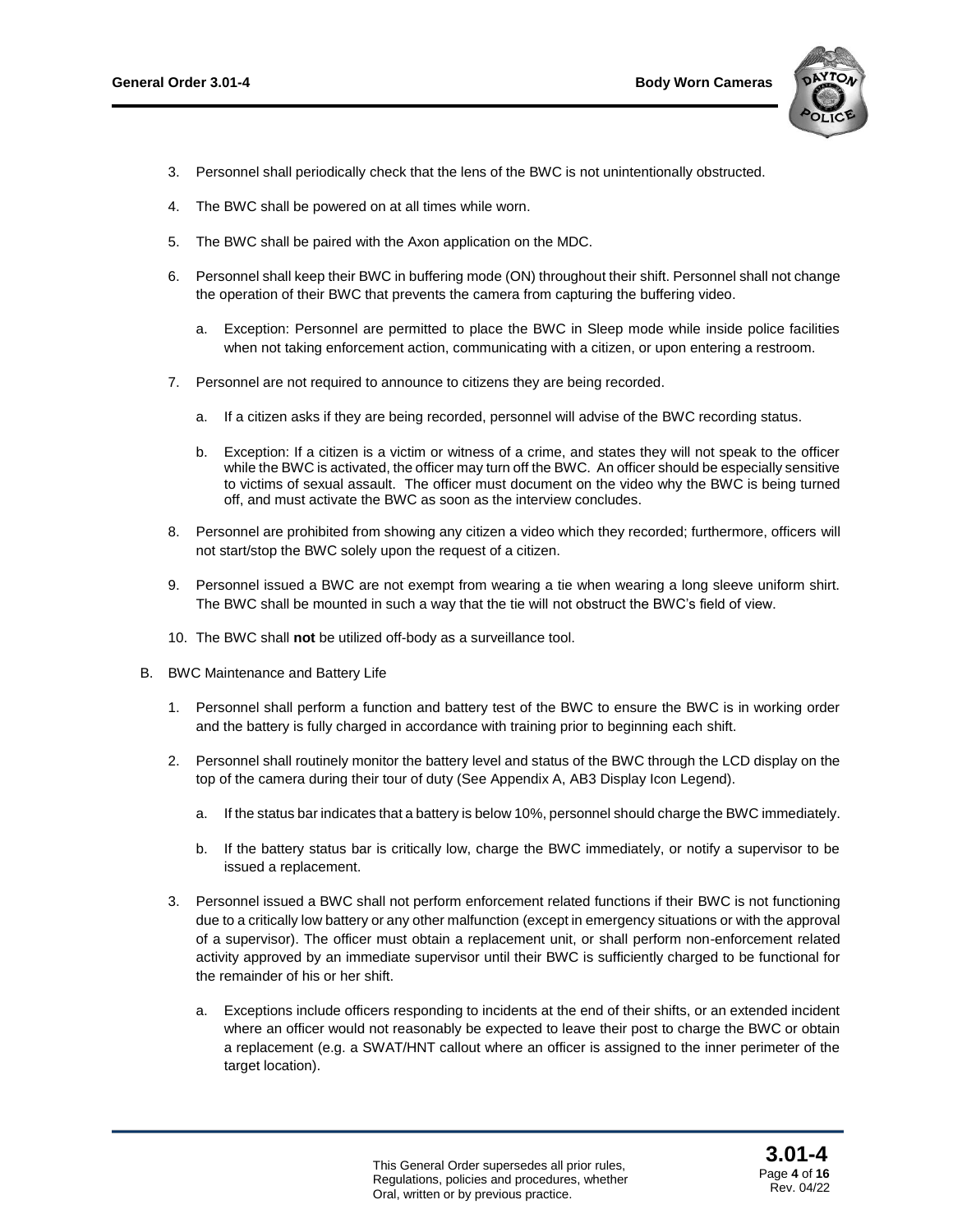

- 4. Personnel should charge their BWC during extended periods where BWC activation is not anticipated (e.g., arrest processing, report writing, etc.).
- C. Lost, Stolen, or Malfunctioning BWC
	- 1. When an officer learns that his or her BWC is lost, stolen or malfunctioning, he or she shall:
		- a. Immediately report the lost, stolen, or malfunctioning BWC to a supervisor in person and via the DPD online form \*BWC Camera Lost/Stolen/Malfunctioning Investigation, and
		- b. Be issued a replacement BWC by either a supervisor or the Strategic Planning Bureau.
			- 1) If a BWC replacement is not available in the division/district/bureau, the supervisor will contact the Watch Commander.
			- 2) Watch Commanders may request a BWC from another division/district/bureau
			- 3) The supervisor shall log in to Evidence.com prior to the end of his or her shift to assign the BWC serial number to the user.
	- 2. Supervisors shall review the online form submittal, then comment with actions taken and state if an investigation is warranted, and sign the form. The form will automatically forward to the Professional Standards Bureau and Strategic Planning Bureau.
		- a. The supervisor will complete an investigation if circumstances dictate the need for one.

## **IV. MANDATORY RECORDING**

- A. Officer and citizen safety should always be given priority over activating the BWC. Personnel may encounter a situation requiring immediate action to prevent injury, destruction of evidence, or escape. In these situations, personnel should activate the BWC at the first available opportunity after the immediate threat has been addressed.
- B. This order is not intended to describe every possible situation in which the BWC should be utilized. Moreover, not all situations will clearly start out as necessitating the activation of the BWC, nor will all events have a clear ending when the BWC is no longer necessary.
- C. When an officer makes the decision to start an investigation, or at the start of the initial call for service, the officer may verbally articulate facts or observations that may be noteworthy. This articulation may continue throughout the entire recording.
- D. The BWC will automatically engage when synced to a marked DPD cruiser when the emergency overhead lights are activated, cruiser speed reaches 65 MPH or higher, the rear prisoner doors are opened, and during cruiser impact.
- E. The BWC will be activated for all law enforcement activities, including calls for service and contact with members of the public. Unless listed in section V of this order, all personnel not previously exempted from BWC usage will activate their BWCs to document any contact that is considered more than incidental contact. Incidental contact is defined as informal, non-law enforcement interactions. For example, an officer standing in line to order food at a restaurant making casual conversation would be incidental contact. The officer would have discretion whether to activate his or her BWC. However, if the conversation became confrontational, or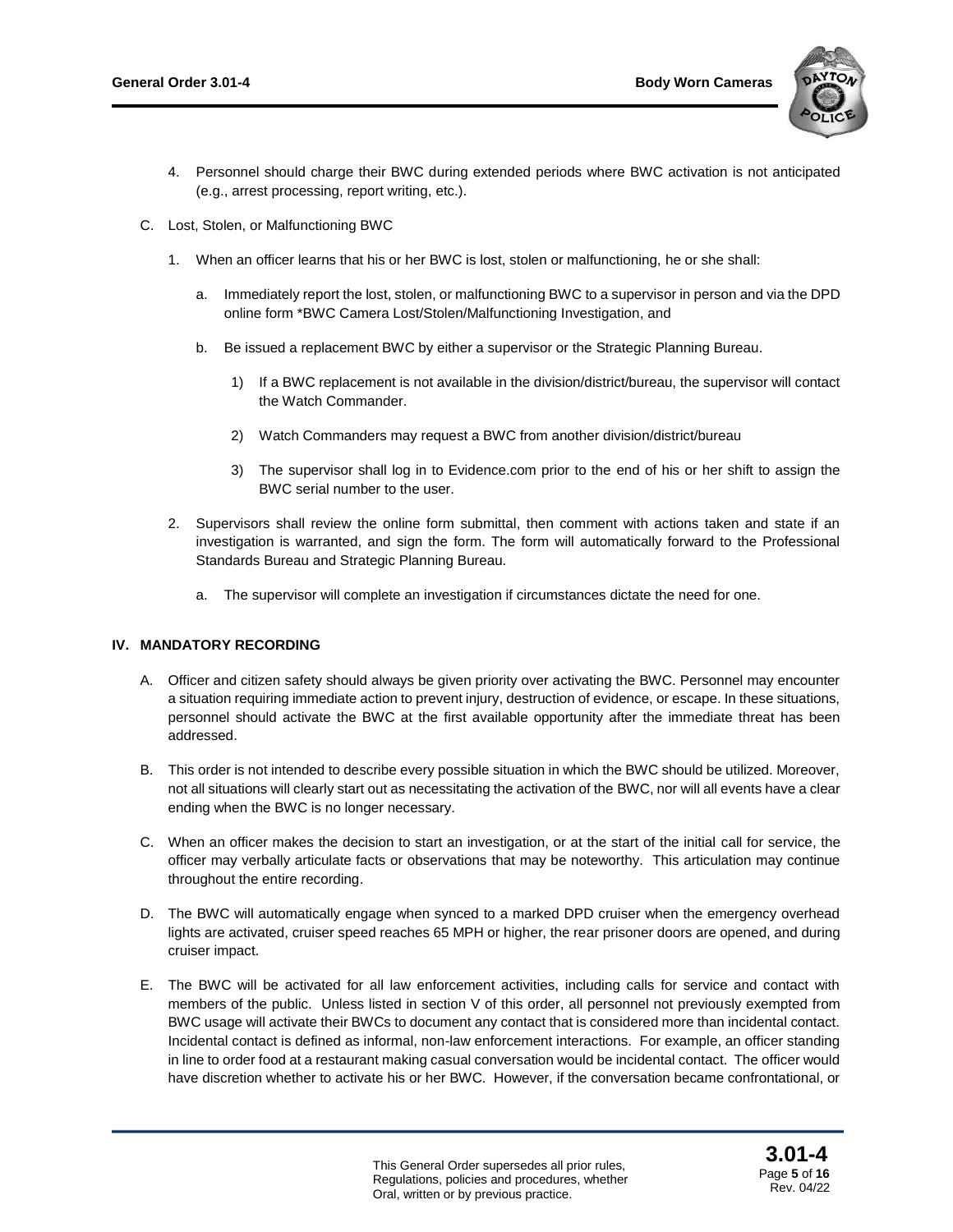

the officer developed reasonable suspicion to believe the citizen was involved in a crime, he or she would have to activate the BWC.

- 1. BWCs are not required to be recording during community engagement activities and community meetings.
- F. Personnel shall not stop or mute a recording during a public encounter or assigned CFS, except for the following:
	- 1. Personnel may stop and/or mute:
		- a. While conferring with undercover personnel from investigative units, confidential informants, or federal personnel/agents. However, personnel shall un-mute prior to continuing or taking any law enforcement action;
		- b. Personal relief or break.
	- 2. Personnel may momentarily mute only:
		- a. Conversations that involve police and/or case tactics or strategy. The following are examples of case tactics or strategy where temporarily muting may be appropriate:
			- 1) Conversations regarding what tactics/strategy should be utilized to resolve an ongoing situation.
				- This section addresses future action that is going to be taken and not what has already happened.
				- This does not apply to speaking with a sergeant about the details of a use of force where the suspect is in custody. The incident should already be on BWC.
				- Where muting would be appropriate:
					- o Discussing the best way to interview a suspect and what strategy to use.
					- o Discussing the specifics of a case and deciding what course of action to take.
					- o Is the victim/suspect telling the truth?
					- o Should officers get a search warrant, get consent, or is the evidence in plain sight?
					- $\circ$  Is there probable cause to arrest the suspect, should they be ordered in, or a summons be done?
			- 2) Conversations regarding the use of technology or tactics that are not known to the general public.
				- GPS on vehicle.
				- Use of aviation to track a suspect.
			- 3) Conversations containing information of a sensitive nature that would jeopardize an ongoing investigation.
				- Traffic stop to identify a dealer and speaking with detective to give them the info.
				- Speaking with officers/detectives about pending action such as a search warrant that has not been served yet.
				- Talking about information on a suspect's social media and we do not want to alert the suspect we are monitoring social media.
		- b. Personal emergency matters of a sensitive nature (i.e. family emergency, medical emergency, catastrophic event).
			- This section should be rarely used. It covers emergencies such as sick family member or something that needs immediately addressed.
			- It does not cover officer's plans for after work or their social life.
	- 3. Personnel may mute when officers' duties are unlikely to lead to information relevant to a case, (i.e. directing traffic, preserving a crime scene). The BWC audio shall be reactivated immediately if the circumstances change, or any police action is to be taken.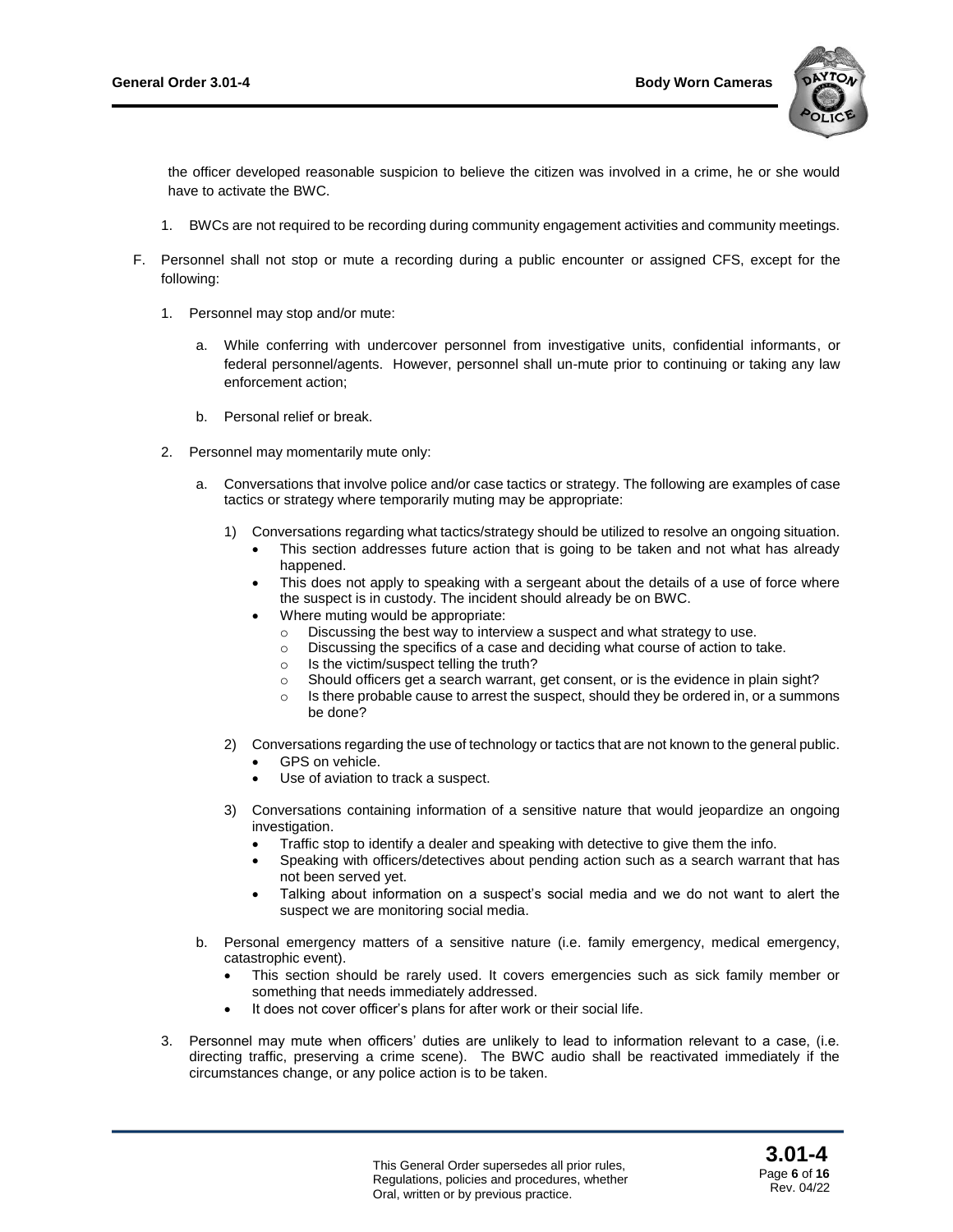

- a. This does not apply to crime scenes where officers have suspect/witness in the backseat of their cruiser.
- 4. Personnel may turn off the BWC when on a CFS that is not related to any enforcement function (i.e. tree down, wire down, high water, road closures).
- G. Ending a Recording
	- 1. Once recording with a BWC has been initiated (including instances of automatic activation), personnel shall not end the recording unless:
		- a. The event or encounter has fully concluded, meaning that no more investigative or enforcement action is anticipated;
		- b. The officer leaves the scene and anticipates no further involvement in the event; or
		- c. The officer is expressly authorized under this order to deactivate or power off the BWC.
	- 2. Prior to muting and/or deactivating the BWC, including after an accidental recording, the user shall state verbally into the BWC the specific reason for deactivation. (i.e., the event is concluded, a supervisor approved deactivation of the BWC, etc.).
	- 3. When in doubt, personnel shall continue to record the interaction if it is reasonable to do so.

#### **V. PROHIBITED ACTIONS**

- A. Personnel shall not:
	- 1. Mute and/or stop BWC recordings where other personnel of the department are off-duty and are a subject of the call in which the member was not acting under the color of his or her authority.
	- 2. Intentionally create DME recordings of themselves or other employees in areas where a reasonable expectation of privacy exists such as locker rooms, restrooms, etc.
	- 3. Substitute "refer to video" for a detailed, thorough DIBRS report.
	- 4. Lead a person to believe the BWC has been deactivated when, in fact, it has not.
	- 5. Use the BWC for the clandestine recording of the voice or image of a member of the department.
	- 6. Upload or convert DME for use on any type of social media.
	- 7. Connect BWC equipment to any unauthorized computers, phones, tablets or similar devices, either wirelessly or by the use of a cable.
	- 8. Stop a recording while on the scene of a critical incident, whether directly involved in the incident or not. PSB personnel will make determinations on which BWCs they will take control of while the BWC is still recording, and which ones will remain with the assigned personnel.
	- 9. Remove a BWC from their person while the BWC is recording.
	- 10. Knowingly record undercover personnel or confidential informants.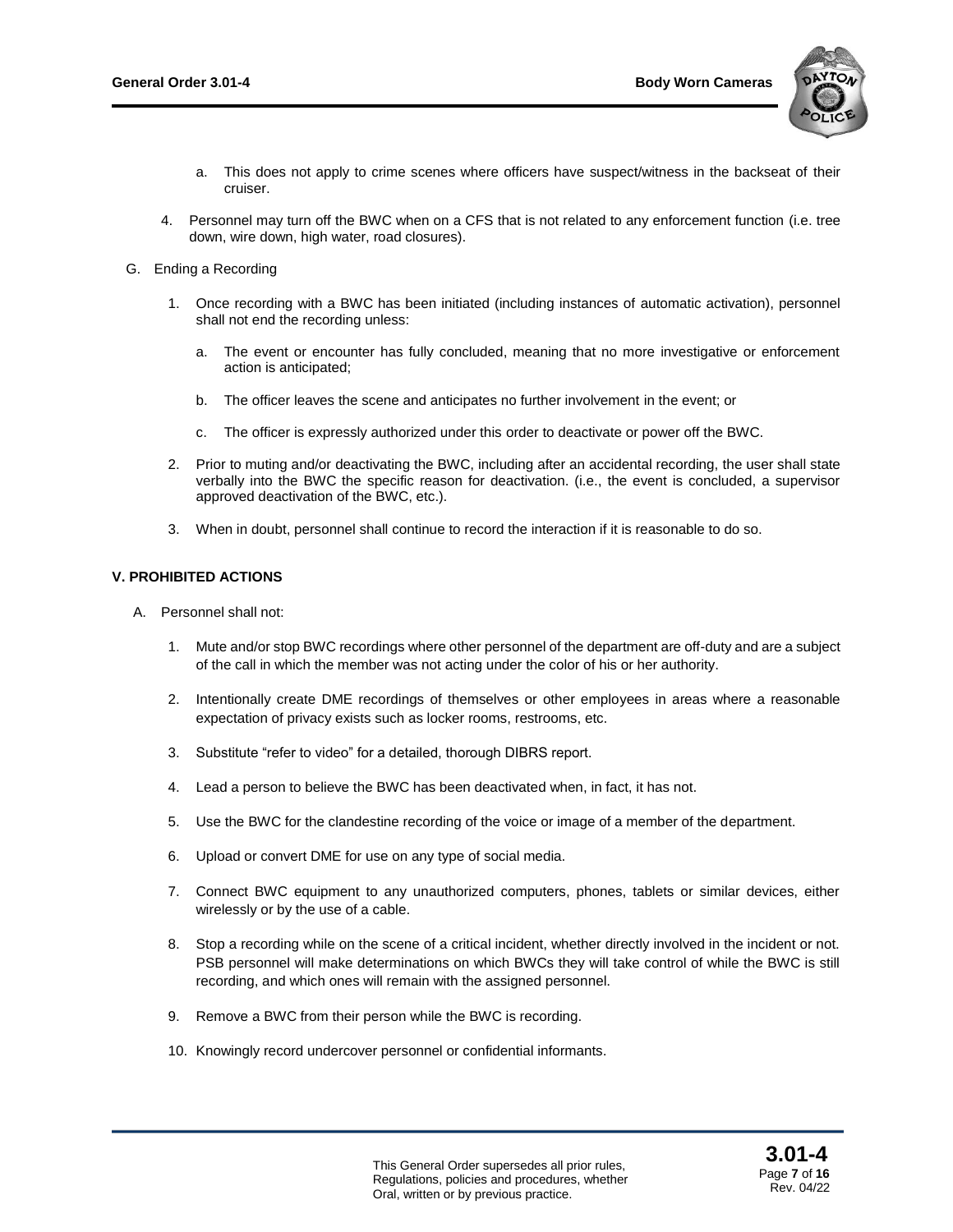

- a. Personnel are discouraged to activate the BWC during contacts with a confidential informant or undercover officer **unless** another member of the public is present and there is a requirement that the event be recorded.
- 11. Due to video recording restrictions and tracking, be assigned to a new call before the end of their current call.
	- a. Personnel will not be assigned a call, then briefly go to the scene of another call, then arrive to the original call on the same recording.
	- b. Officers must avoid having more than one call on a continuous recording.
- 12. Allow non-sworn personnel to view the DME video (without supervisor approval).
	- a. Government employees directly involved in the investigation and/or prosecution of a criminal case related to the DME video are exempt from this provision.
- 13. Create recordings in patient care areas of any medical or mental health facilities,
	- a. Exception: Recording is permitted for official police business in medical or mental health facilities in compliance with Federal HIPAA regulations for:
		- Criminal investigations, such as Horizontal Gaze Nystagmus test (HGN) or dying declaration
		- Administrative investigations, such as Use of Force or Injuries Prior to Arrest
	- b. Consideration shall be given for patients' rights to privacy when in hospital settings. Patients shall not be recorded during medical or psychological evaluations or treatments. When recording in hospitals and other medical facilities, care shall be taken to avoid recording persons other than the person of interest, or recording medical documents.
	- c. However, as in any setting, if confronting a violent or assaultive suspect, or in an anticipated use of force instance, the BWC shall be activated in advance of the encounter, or as soon as reasonably practicable.
- 14. Record:
	- a. Conversations between departmental personnel without their knowledge during non-law enforcement-related activities. This includes, but is not limited to:
		- 1) Casual conversations
		- 2) Roll Calls
		- 3) Meetings
		- 4) Union activities
		- 5) Training
		- 6) Supervisor reviews
		- 7) Disciplinary hearings
		- 8) Performance Evaluations
		- 9) Employee coaching
		- 10) Meal breaks
	- b. Non-work related personal activity.
	- c. Activities of the Bomb Squad.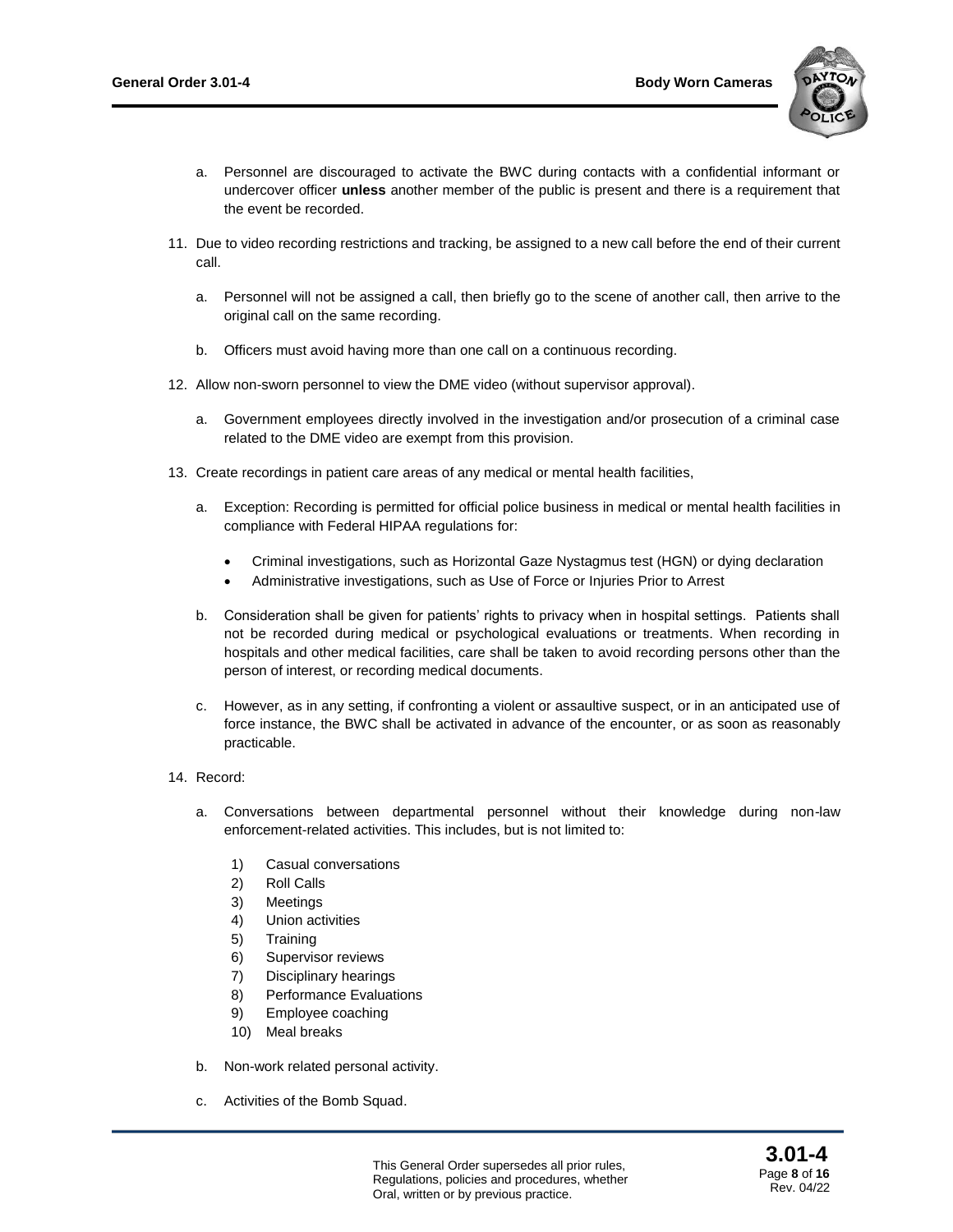

- d. While investigating a bomb threat.
	- 1) Personnel may power off their BWC when investigating bomb threats or suspicious packages under the same circumstances where utilization of the radio is prohibited due to concerns radio transmissions or BWC Bluetooth transmissions could potentially cause a detonation.
	- 2) Personnel must immediately power on the BWC when it is safe to do so.
- e. Activities of motorcades involving dignitary protection details.
- f. Incidents where the top-ranking commander on scene determines the recording may create a risk to public safety.
- g. Strip or cavity searches.
- h. Personnel performing administrative functions.
- i. Any interior portion of the Montgomery County Jail, except for the sally port, per their order.
	- 1) It is recommended to place your BWC with your sidearm during processing while in the jail.
- j. Inside of any court facility, any legal proceeding (i.e. deposition, City Commission meetings) or, secured governmental facility.
	- 1) BWC shall not be activated to record any court proceedings unless confronting a violent or assaultive suspect, in an anticipated use of force instance, or when directed to take enforcement action by an agent of the court.

## **VI. REPORTING NON-ACTIVATION, INTERUPTION OR TERMINATION OF A BWC RECORDING WITHOUT VERBAL NOTICE**

- A. Personnel who do not activate the BWC as directed by this order shall document the non-activation by:
	- 1. Contacting their immediate on-duty supervisor via radio, and
	- 2. Entering the following specific comment in the call remarks of the call: No BWC
- B. Personnel who interrupt or terminate a BWC recording in progress without providing a verbal reason before the interruption or termination shall document the reason the BWC was interrupted or terminated by:
	- 1. Contacting their immediate on-duty supervisor via radio, and
	- 2. Entering the following specific comment in the call remarks of the call: No BWC

#### **VII. AXON RESPOND+ CAPABILITIES**

- A. Livestream
	- 1. The Livestream feature is only available if the user has activated the BWC. The software does not allow the BWC to be remotely started or stopped. The user has sole access to starting and stopping the BWC recording that allows Livestreaming.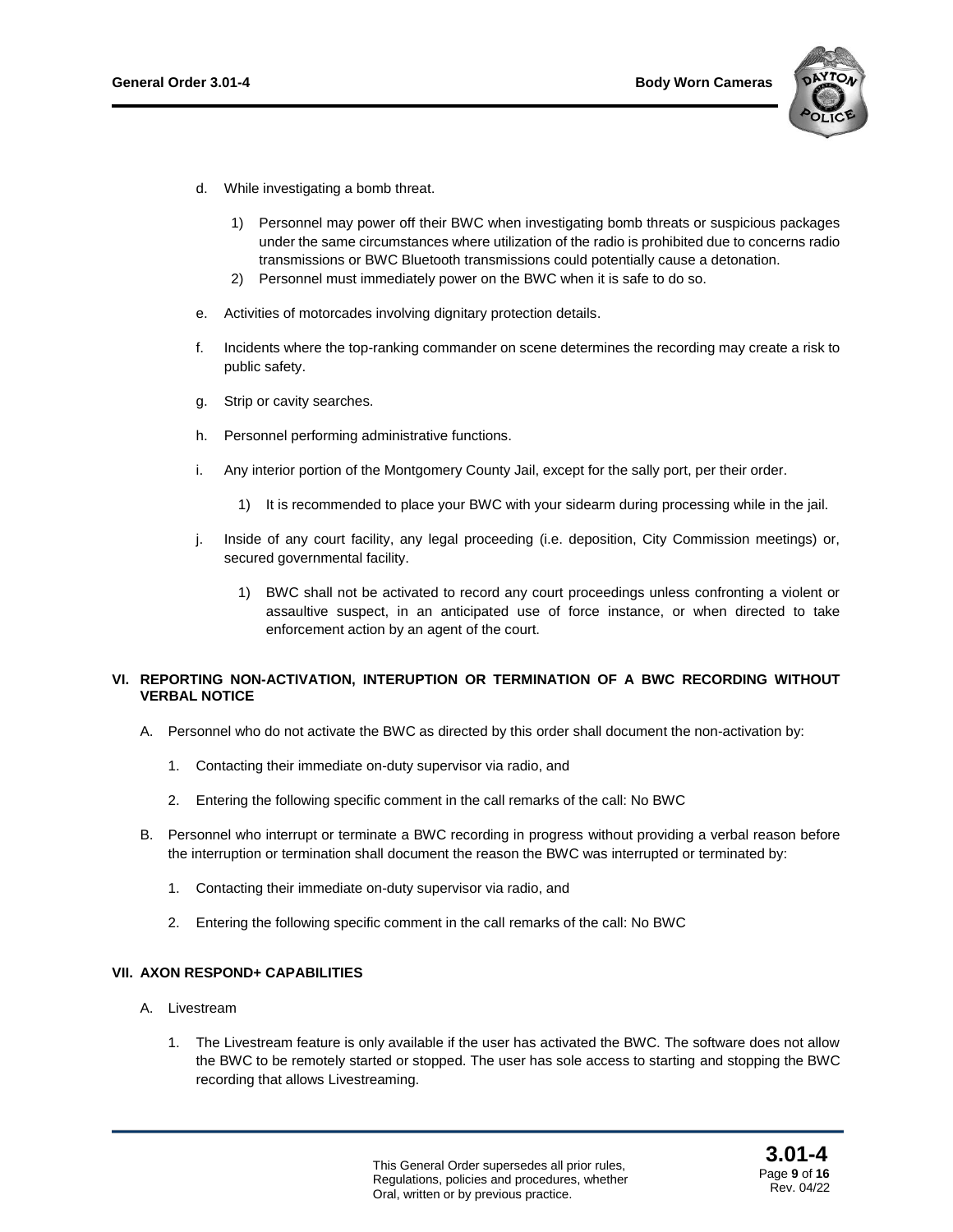

- 2. A BWC may Livestream a recording via Evidence.com in order to be viewed by assigned personnel in real-time. Only authorized users designated by the Strategic Planning Bureau Commander shall utilize the Respond feature. A DPD Axon administrator shall assign Respond permissions to supervisory personnel.
- 3. Supervisors may livestream BWC footage in order to assist responding personnel, to deploy additional resources, or to check for compliance. Instances where a supervisor may livestream a BWC include, but are not limited to:
	- a. An ongoing critical incident,
	- b. Active shooter situations where command requires multiple viewpoints to coordinate a safe response,
	- c. A hostage/barricade situation,
	- d. At a user's request, or
	- e. During community interactions such as business checks.
- 4. While the Respond feature is a tool for supervisors to assist their personnel, its use shall not exempt the supervisor from physically responding to required incidents based on General Order 1.10-6, Patrol Activities, or any order as directed.
- 5. The details of all access to the Respond feature are automatically recorded in the Audit Log of any corresponding BWC recording(s).
- 6. Supervisors shall not livestream the BWC of another member for purposes not related to operational necessity or compliance reviews.
- B. GPS Functionality
	- 1. BWC units include GPS functionality, which is only available upon BWC activation.
	- 2. A BWC user's location will be visible on a map and available for authorized users when the BWC is activated.
	- 3. Supervisors may review the GPS data in real-time from a subordinate's BWC.
- C. Automatic Activation: Signal Sidearm
	- 1. BWCs are paired with a Signal Sidearm wireless device that is housed on officers' handgun holsters. When an officer's handgun is drawn from its holster, the Signal Sidearm will automatically activate the wearer's BWC.
	- 2. Officers shall not tamper with the Signal Sidearm device. All mounting, repairing, and changing of batteries of the unit will be done by DPD Range Staff personnel.
	- 3. BWCs may be deactivated prior to the wearer un-holstering their handgun for administrative purposes, such as inspections or range qualifications.
	- 4. BWC Activations triggered by the Signal Sidearm will be audited in Evidence.com. Officers will deactivate their BWC manually following an automatic activation as directed in the section of this order titled, "Ending a Recording."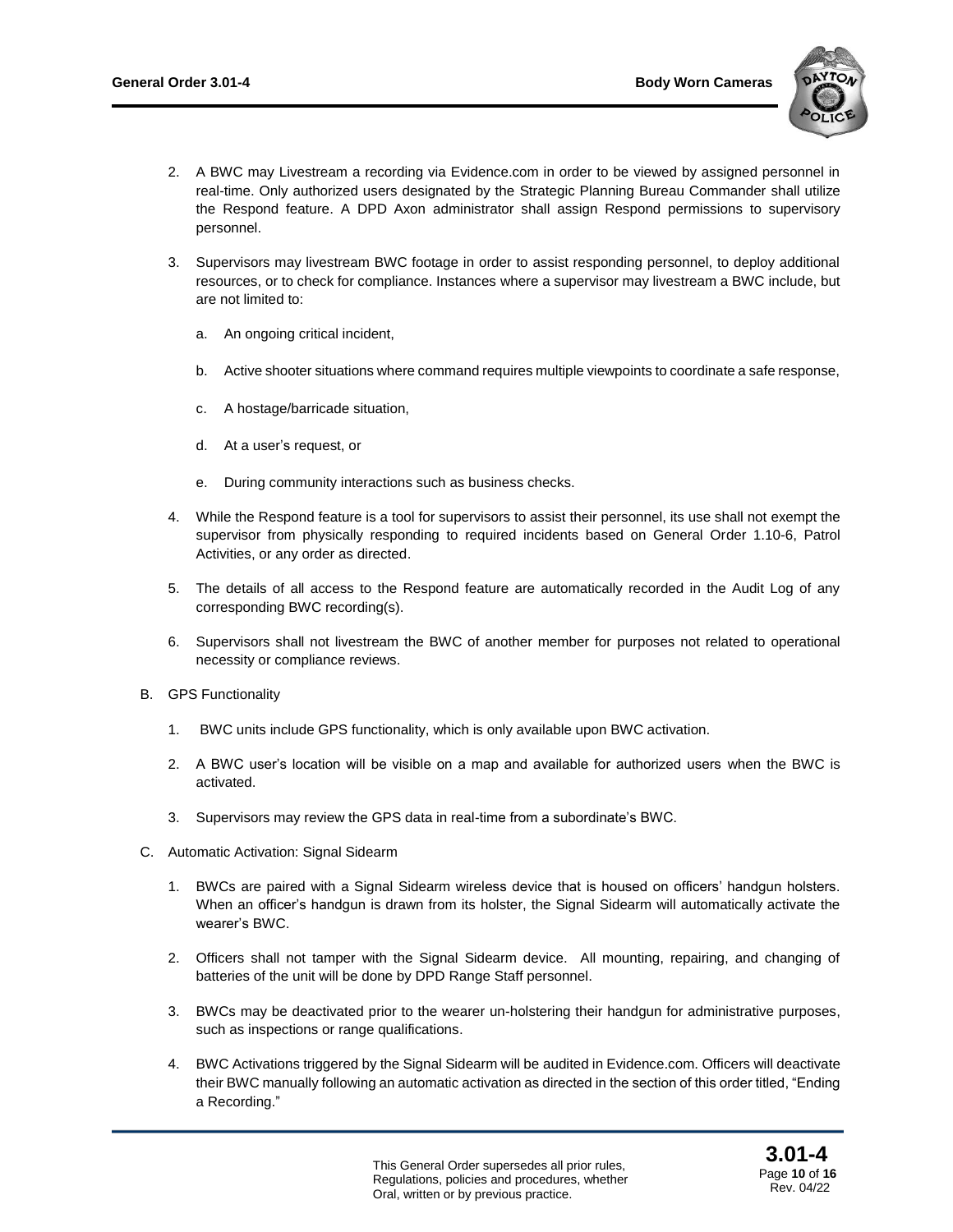

- 5. Accidental Activations (e.g., administrative un-holstering without deactivating the Signal Sidearm) shall be memorialized verbally in the wearer's BWC footage, and associated footage shall be titled as an Accidental Activation. Officers may seek deletion of that footage following the procedures found in the section of this order titled, "Deletion of Accidental or Mistaken Recordings."
- D. Buffer
	- 1. The BWC system shall be configured to capture 60 seconds of video data from the buffer prior to activation. It shall not be configured to record audio during that 60 second period.

## **VIII. UPLOADING, CATEGORIZING, AND TITLING BWC DATA**

- A. The user is responsible for uploading all BWC data by the conclusion of his or her tour of duty. Personnel are not permitted to take a BWC home while it still contains video on it, unless authorized by an on duty supervisor.
	- 1. Docking stations for charging and uploading BWC footage will be available in each building where BWCs are used.
- B. Prior to the end of the user's tour of duty, the user shall ensure the any critical incidents or arrests with DIBRS reports are categorized and titled. This function is done from either the in-car mobile data computer (MDC) or the smartphone application. Each categorized and titled recording shall include the following information:
	- 1. The category of the video shall indicate the type of incident (e.g., Arrest, Call for Service, Evidence, Self-Initiated, etc.);
	- 2. The ID of the recording is to be the DIBRS number associated with the critical incident or arrest.
		- a. The format will be YYMMDD#### no dashes or other punctuation.
- C. Under the circumstances listed below, a supervisor not involved in any below listed incident shall take possession of the user's BWC:
	- 1. Any time PSB responds to investigate an incident and requests the supervisor take certain BWCs;
	- 2. Any other time at the discretion of a supervisor not involved in the incident.
- D. Special/Exigent Circumstance DME Uploading.
	- 1. If personnel are involved in collisions and/or are otherwise unable to return to the division/district/bureau headquarters, supervisors shall adhere to the following:
		- a. The supervisor shall take custody of the BWC;
		- b. The supervisor will upload the BWC;
		- c. Upon completion of the video upload, the BWC must be returned to the user.
	- 2. Critical Incidents
		- a. Unless the BWC of involved officers have been taken by PSB for upload, upon the conclusion of a critical incident, all officers will return to the appropriate facility in order to have all DME uploaded.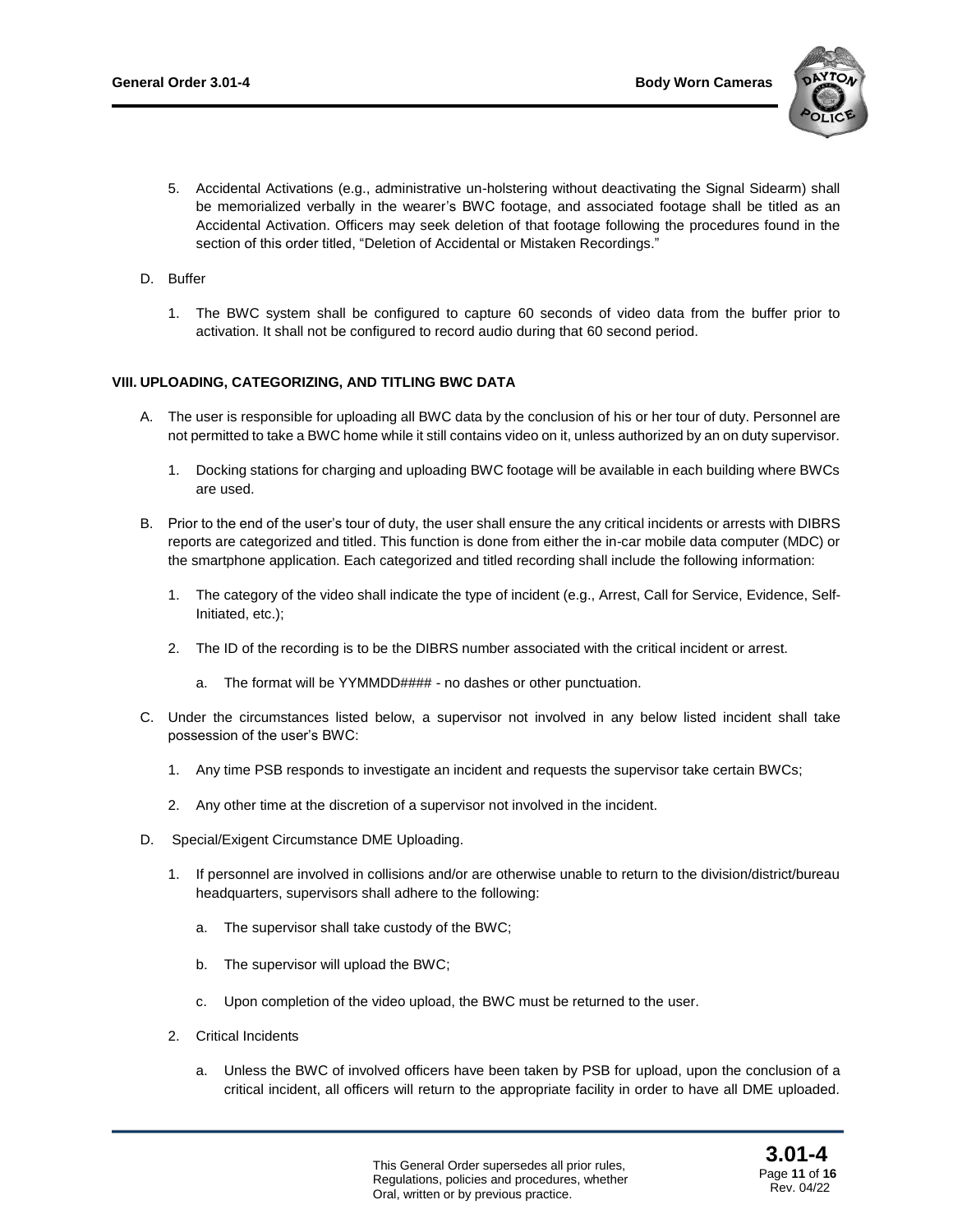

The BWC device will not be returned to service until all DME has been removed and completion confirmation of upload has been received by the PSB supervisor or designee.

# **IX**. **REVIEW OF RECORDINGS**

- A. All captured media from a BWC is the property of the Dayton Police Department. Accessing, copying, or releasing any captured media for any purpose, other than law enforcement related purposes, is strictly prohibited and subject to discipline.
- B. Personnel are prohibited from copying and/or releasing any BWC recordings for their personal use and are prohibited from using a recording device (phone, secondary audio and/or video recorder) to record media from a BWC recording, including images viewed on the mobile application.
- C. The following persons can receive recorded BWC data upon request and approval from the Strategic Planning Bureau Commander:
	- 1. Any sworn member of the department, provided it is for law enforcement purposes or other legitimate use, with the approval of the Strategic Planning Bureau Commander;
	- 2. Academy Commander for training purposes;
	- 3. Personnel of the Office of the State's Attorney, United States' Attorney's Office, Attorney General's Office, or other prosecuting authority, for purposes of investigation leading to possible prosecution;
	- 4. City of Dayton Law Department; and
	- 5. The public, after either an in-person request to the Public Records Administrator or Records Unit, or after approval of a properly submitted City of Dayton Public Records request: <https://www.daytonohio.gov/342/Public-Records-Requests>
		- a. As previously stated, personnel are prohibited from allowing citizens to review BWC recordings in the field.
- D. Where not otherwise prohibited by this order, personnel may view BWC data from their own assigned BWC, or the BWC of another involved user, to assist in complete and accurate report writing for routine matters. Personnel must document in their written reports whether they reviewed BWC data of the incident from their own BWC or the BWC of another officer, and the date and time that they reviewed each.
- E. Supervisors may review and/or copy BWC data capturing the performance of a member under their command for the purpose of:
	- 1. Conducting an investigation (e.g., misconduct, supervisor complaint, vehicle accident, etc.);
	- 2. Monitoring a subordinate's professional conduct/performance;
	- 3. Training;
	- 4. Advancing the best interest of the public, the Dayton Police Department, or the subordinate.
- F. A supervisor must review the relevant BWC data of personnel under his or her supervision when conducting any administrative investigation where BWCs were, or should have been, activated.
	- 1. Relevant: the time frame directly surrounding the event triggering an administrative investigation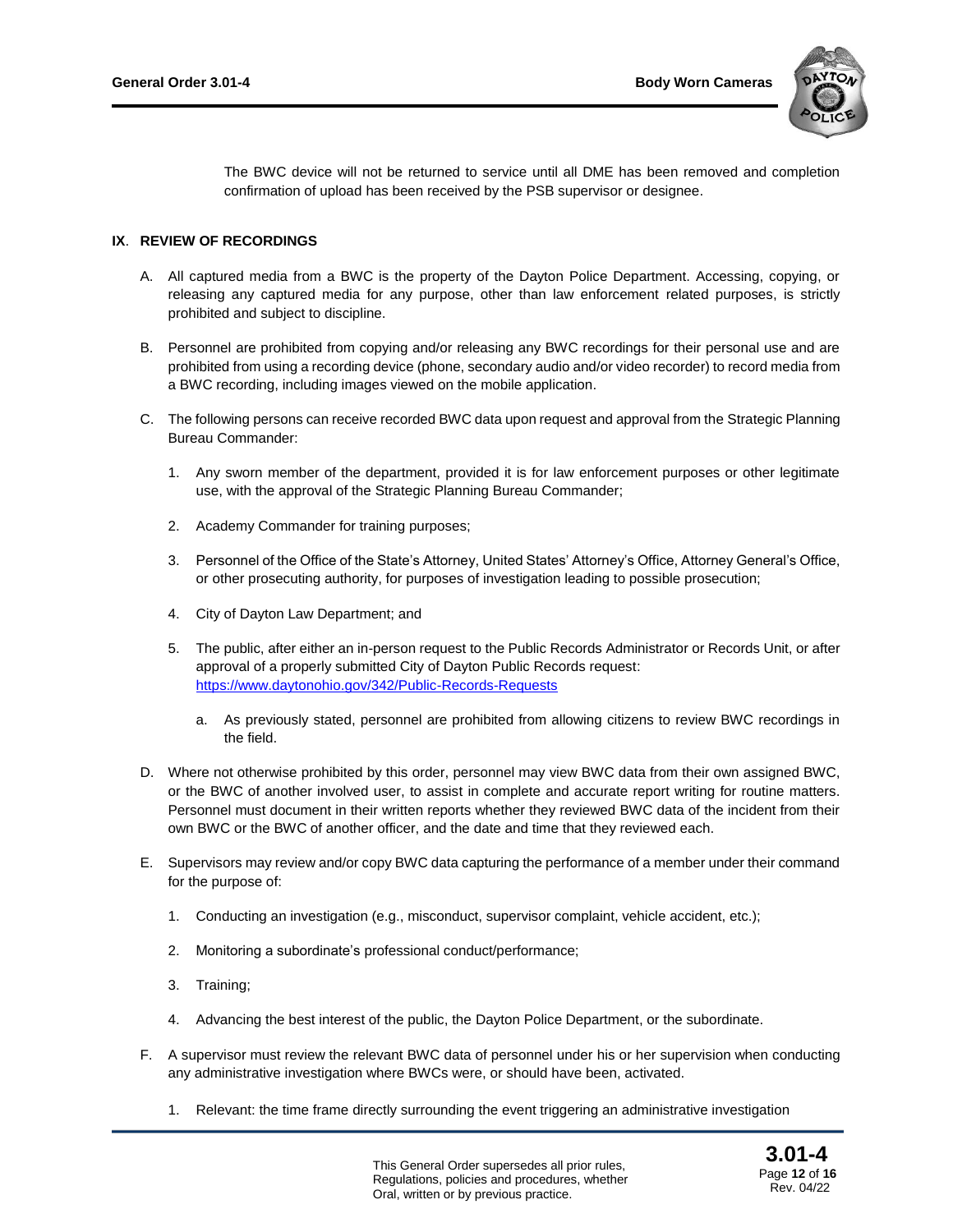

- G. Personnel of PSB may review and/or copy BWC data from any member of the Department.
- H. Personnel of the Investigations and Administrative Services Division (IASD) may review and/or copy any BWC data which might be relevant to a criminal investigation they are conducting.
- I. BWC recordings of constitutionally protected activity may not be used to identify persons present at the activity who are not otherwise suspected of being engaged in illegal activity.
- J. BWC data shall not:
	- 1. Be used to create a database or pool of mug shots;
	- 2. Be used as fillers in photo arrays; or
	- 3. Be searched using facial or voice recognition software.
	- 4. NOTE: This subsection does not prohibit the DPD from using facial recognition software to analyze the recording of a specific incident when a supervisory member has reason to believe that a specific suspect, witness, or person in need of assistance was recorded.

#### **X. SECURITY, RETENTION AND DISCLOSURE OF BWC DATA**

- A. Personnel are prohibited from sharing any BWC log-in credentials with any other person.
- B. Accessing, copying, or releasing BWC data for non-law enforcement purposes is prohibited, unless directed by the Director and Chief of Police, or designee.
- C. Accessing, copying, releasing, or sharing BWC data on any computer or device not controlled or provided by the DPD is strictly prohibited.
- D. The DPD shall retain an unedited original version of BWC data for a minimum period of 45 days, and shall log any time data is viewed, for what length of time and by whom, and shall log any copying or editing of BWC data. DPD personnel are strictly prohibited from tampering with or editing this original version.
- E. Retention schedule
	- 1. If the BWC incident results in a notice of claim, civil litigation, PSB investigation, or other investigation, the footage should be retained for at least two years following the conclusion of the matter, including appeals, but not less than four years from the date of the event.
	- 2. All other BWC footage will be held per the retention schedule set by the City.
- F. Access to BWC data shall be controlled securely through Evidence.com.
- G. Access to BWC data shall not be shared with any member of the media unless authorized by the Director and Chief of Police or his/her designee.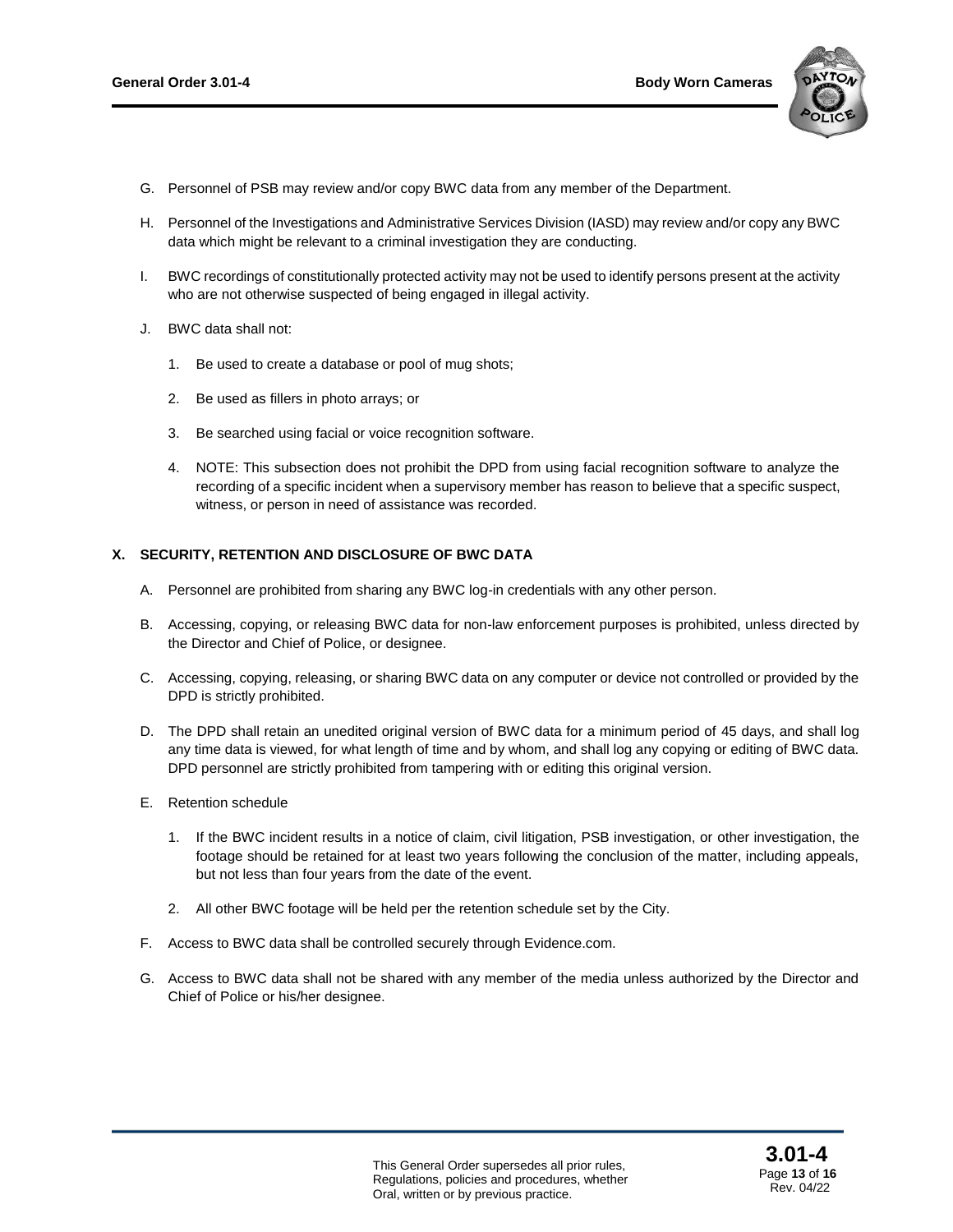

## **XI. DELETION OF ACCIDENTAL OR NON-EVIDENTIARY RECORDINGS**

- A. In the event of an accidental or non-evidentiary activation of the BWC where the resulting recording has no investigative or evidentiary value, personnel may complete the DPD online form \*BWC Footage Request for Deletion to their immediate supervisor for approval/disapproval.
- B. Supervisory approved requests shall be forwarded to PSB. Upon receipt of an approved Deletion Request Form, a member of PSB shall review the recording and determine whether or not the recording has an official purpose or has evidentiary value.
	- 1. NOTE: Deleting footage exposes the DPD to accusations of tampering. Therefore, requests for deletion of BWC footage shall only be made in instances of unintentional activation of the BWC during nonenforcement or non-investigative activities (e.g., in the restroom or locker room).
	- 2. Footage that raises privacy concerns (e.g., undercover officer, or filming in a private home or in a hospital) shall be retained, tagged, and obscured should it need to be viewed.
	- 3. Deletion requests of footage that depicts order violations or misconduct shall not be approved.
- C. If the PSB Commander concurs that the recording has no evidentiary value, the request shall be forwarded to SPB for review.
- D. If SPB Commander concurs that the recording has no evidentiary value, he/she shall give a final approval to the request. The Public Records Administrator will delete the recording.
- E. The BWC Footage Request for Deletion Forms shall be maintained by the SPB Commander.

#### **XII. STRATEGIC PLANNING BUREAU**

- A. The Strategic Planning Bureau is responsible for:
	- 1. Granting access to Evidence.com,
	- 2. Arranging for equipment repairs,
	- 3. Assisting with the development of training materials and providing technical support,
	- 4. Redacting/Obscuring copied portions of requested BWC footage from audio and/or video that are not permitted to be released by order, law or regulation,
	- 5. Providing copies of recordings when properly authorized,
	- 6. Providing copies of recordings to outside agencies/individuals when authorized (e.g. other jurisdictions),
	- 7. Authorizing the appropriate personnel for Livestream and GPS access.

## **XIII. AUDITS AND INSPECTIONS**

The Inspections and Audits Unit will select BWCs videos for review for potential officer safety and training issues. The IAU will assign them to the appropriate squad supervisors for review.

A. Audits shall also be used to assess: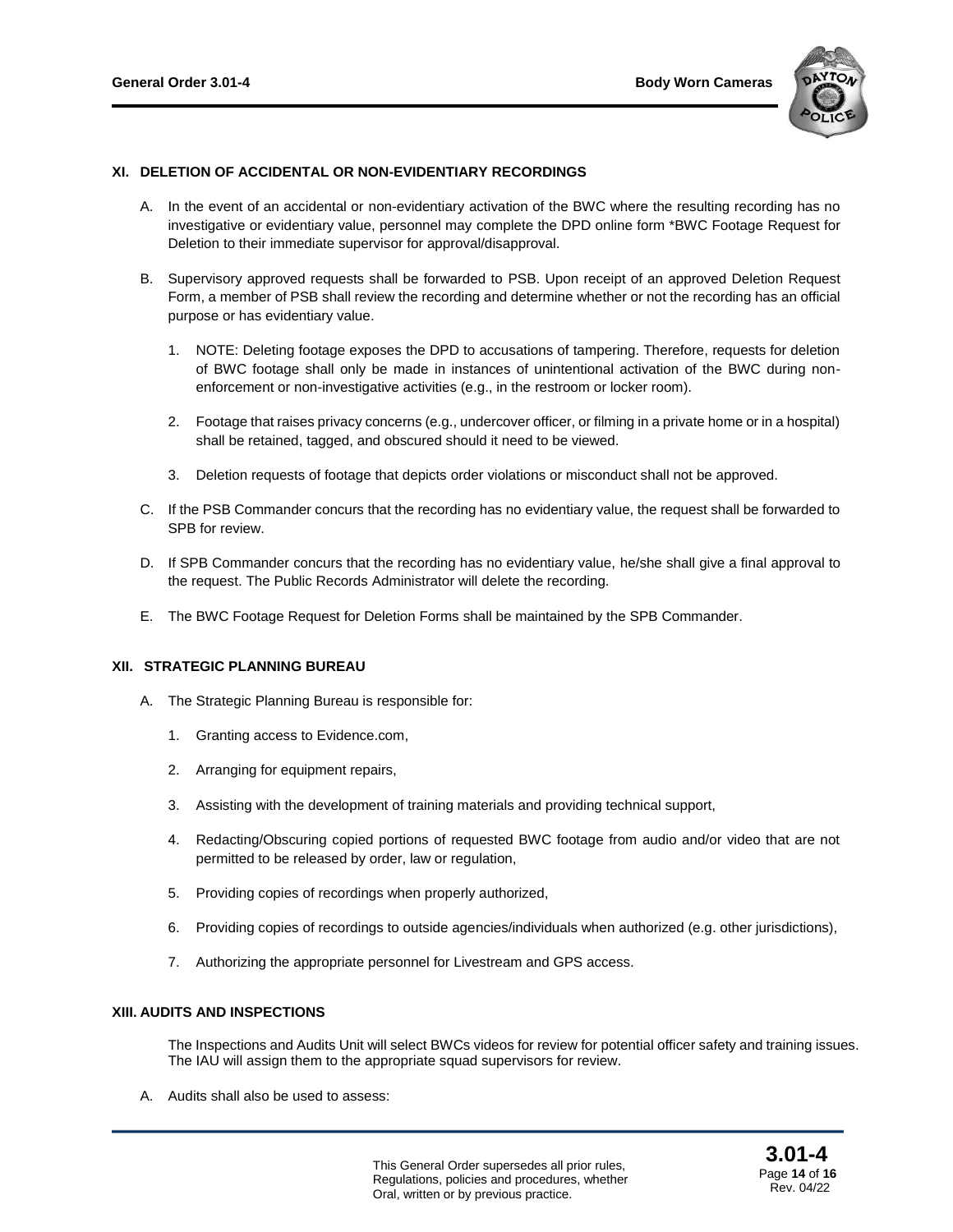

- 1. Personnel performance,
- 2. Training and equipment needs, and
- 3. Consistency between written reports and recording.

## **XIV.INTERVIEW ROOM RECORDING**

- A. Body Worn Cameras will be utilized by detectives/supervisors assigned to the Violent Crimes Bureau to record interviews that are required to be recorded by law. The BWC will be in a fixed position in an interview room in the Safety Building.
- B. The Commander of the Violent Crimes Bureau will determine which detectives require access to live stream videos. The request for access to live stream will be sent to the Commander of the Strategic Planning Bureau. The detectives given access will only live stream videos of interviews regarding cases they are actively investigating.